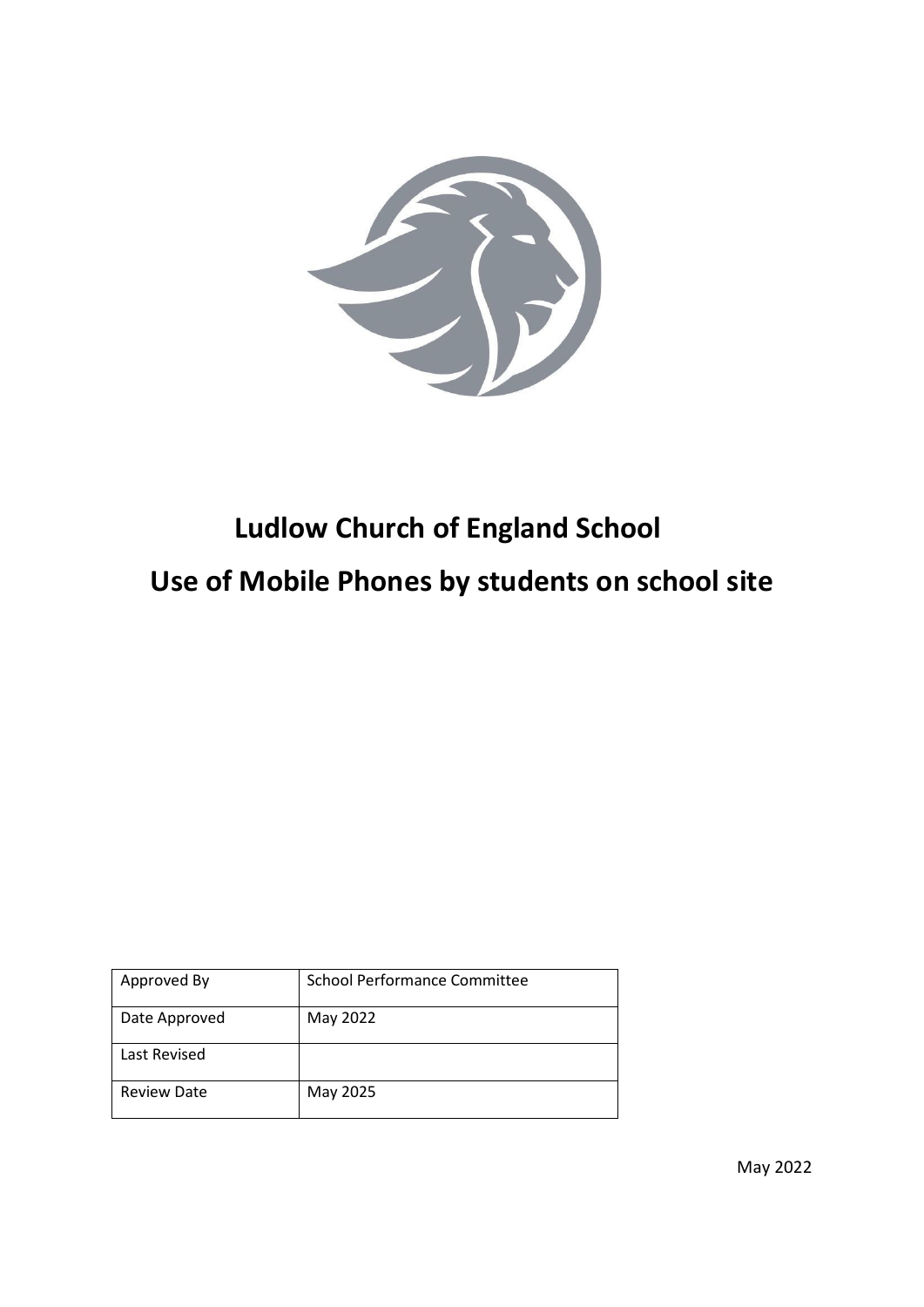## **Use of Mobile Phones by students on school site**

## **Context**

The presence and use of mobile phones in schools continues to be a topic of debate within the media. The Children's Commissioner for England, Dame Rachel de Souza, supports a total ban on mobile devices, and Gavin Williamson, when Secretary of State for Education, said that he wanted to make school sites "mobile-free". Indeed, a You Gov poll, in July 2021, found that 77% of those surveyed supported a total ban. However, we feel that many of those surveyed, or who support a total ban, are not linked to schools where many children are transported by bus, or who face a significant walk to and from school. We are aware of the prevailing research that proposes that limiting student attention to mobile phones in school:

- Ensures better progress with learning without the distraction of mobile phones
- Reduces the negative impact of social media use of mental health and wellbeing
- Reduces the negative impact of excessive screen time on mental health and wellbeing
- Reduces unpleasant behaviour cyberbullying and sexting, at its most extreme
- Prevents time being wasted over phone-related issues peer disputes, lost phones, damaged phones
- Protects students' safety and privacy there are laws around taking and sharing images (GDPR)

# **Our statement of intent**

Although we recognise the difficulties that are associated with mobile phones, at Ludlow CE School, we have always felt a position of compromise was most appropriate. Therefore, though some schools nationally, and locally, have a total ban, we continue to maintain our current rules, but also ensure that they are closely followed. We are committed to ensuring that those rules are followed and that we are consistent in our approach to breaches of the rules.

#### **Rules around the use of mobile phones**

Mobile phones must be switched off, and be in school bags, between the following times:

#### **8.50am - 11.25**

#### **11.40 - 12.45**

# **1.20 - 3.25 (3.20 for Years 10 and 11)**

In effect, once school has started, students should only access their phones at morning break and lunchtime; as ever, Reception is available for emergency contact to, or from, a student. These rules also apply to earphones, of course.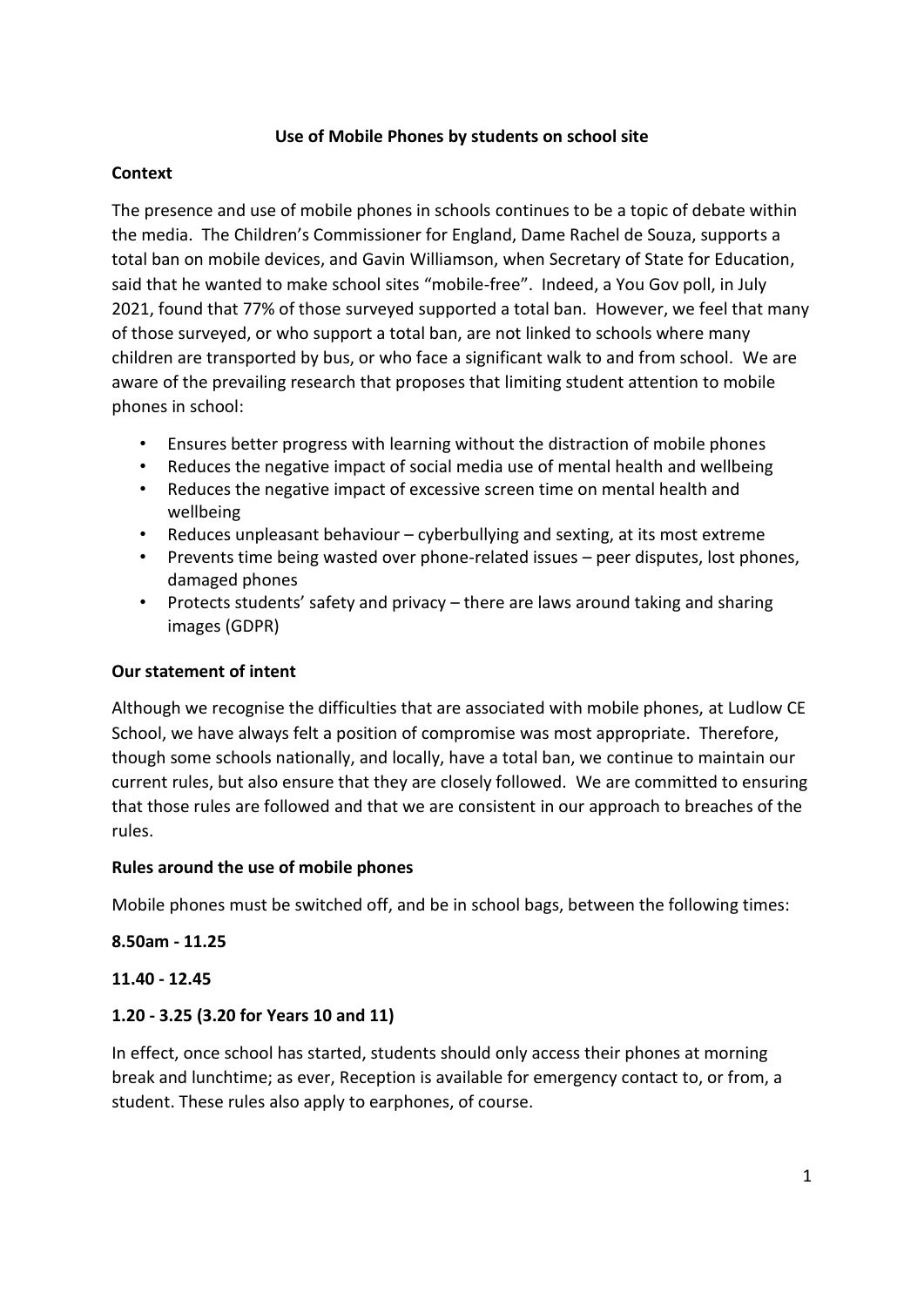If we see a student's phone at any other time, it will be confiscated until the end of the day. Persistent breaches of the rules (such as a phone being confiscated on three occasions) requires the student to hand their phone into Reception at the start of the day, and home will be contacted; this is also the case if there is a serious breach of our mobile phone policy, such as cyberbullying, sexting, taking pictures or videos, or a refusal to hand over a phone when asked to do so.

With the support of all in the school community, we will be able to ensure the correct use of mobile phones; we want our students to maximise their learning time, be safe, be positive, but still have access to their phones so that they can learn to use devices appropriately at the right time.

# **Appendix: Information for students**

# **Use of Mobile Phones on School Site**

You can use your mobile phones, safely, at break time and lunch time. At **ALL** other times you phone must be switched off **and in your bag.**

**Safe usage** – this means **no pictures or videos at any time,** unless directed by a teacher, and of course, any cyberbullying is a breach of the rules.

| <b>Time</b>                    | <b>Action</b>                               |
|--------------------------------|---------------------------------------------|
| 8.50                           | Switch your phone off and store in your bag |
| $8.50 - 11.25$                 | Phone remain unused in your bag             |
| 11.25 - 11.40                  | Phone available for safe usage              |
| 11.40                          | Switch your phone off and store in your bag |
| 11.40 - 12.45                  | Phone remains unused in your bag            |
| $12.45 - 1.20$                 | Phone available for safe usage              |
| 1.20                           | Switch your phone off and store in your bag |
| $1.20 - 3.20$ (KS4)/3.25 (KS3) | Phone remains unused in your bag            |
| 3.20 (KS4)/3.25 (KS3)          | Phone available for safe usage              |

The following rules also apply to earphones and other listening/communication devices.